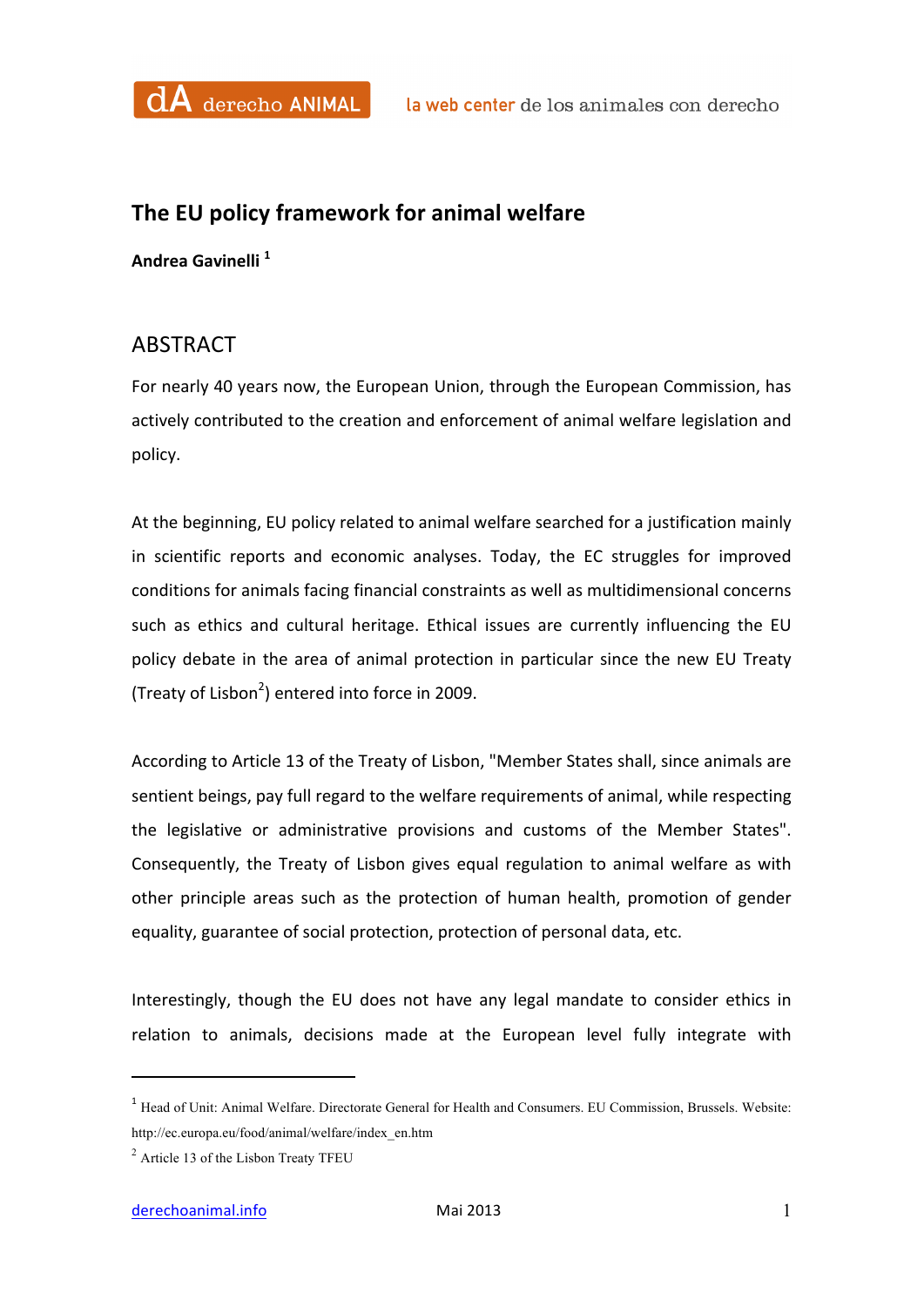abovementioned ethical concerns. Moreover, they are tailored so as to recognise the rights of different nations and religions (e.g. derogation from stunning based on the religious exemption). Such an approach is very much in line with a new perception of the human  $-$  animal relationship which as a result of political decision is meant to be made to all members of the society in order to maintain the sustainability of the system. At the same time the protection of animals is becoming a "public value" for European citizens demanding public institutions to care about appropriate legislative or non-legislative initiatives in order to protect it. The legislation defines the minimum standards for animal welfare in the EU, granting fair competition between producers and accessibility to products that respect animal welfare for all citizens without extra costs.

There are particular negative drivers that have penalised the evolution of the European legislation in this area. The first one is the lack of proper enforcement by certain Member States in particular in the past years, the consumers' lack of appropriate information on animal welfare aspects affecting also their purchasing behaviour, the lack of sufficient knowledge by the main food chain stakeholders and the lack of clarity of certain principles in some parts of European legislation.

The considerations made on these drivers during an evaluation of EU animal welfare policies<sup>3</sup> carried out in 2010 led to the development of the recent EU Animal Welfare Strategy 2012-2015 $4$ .

The strategy is based on two complementary approaches; firstly the simplification of European animal welfare legislation to facilitate its enforcement and secondly to support Member States and take action to improve compliance, to support

 

<sup>&</sup>lt;sup>3</sup> http://ec.europa.eu/food/animal/welfare/actionplan/evaluation key messages low resolution en.pdf

<sup>&</sup>lt;sup>4</sup> http://ec.europa.eu/food/animal/welfare/actionplan/docs/aw\_strategy\_19012012\_en.pdf